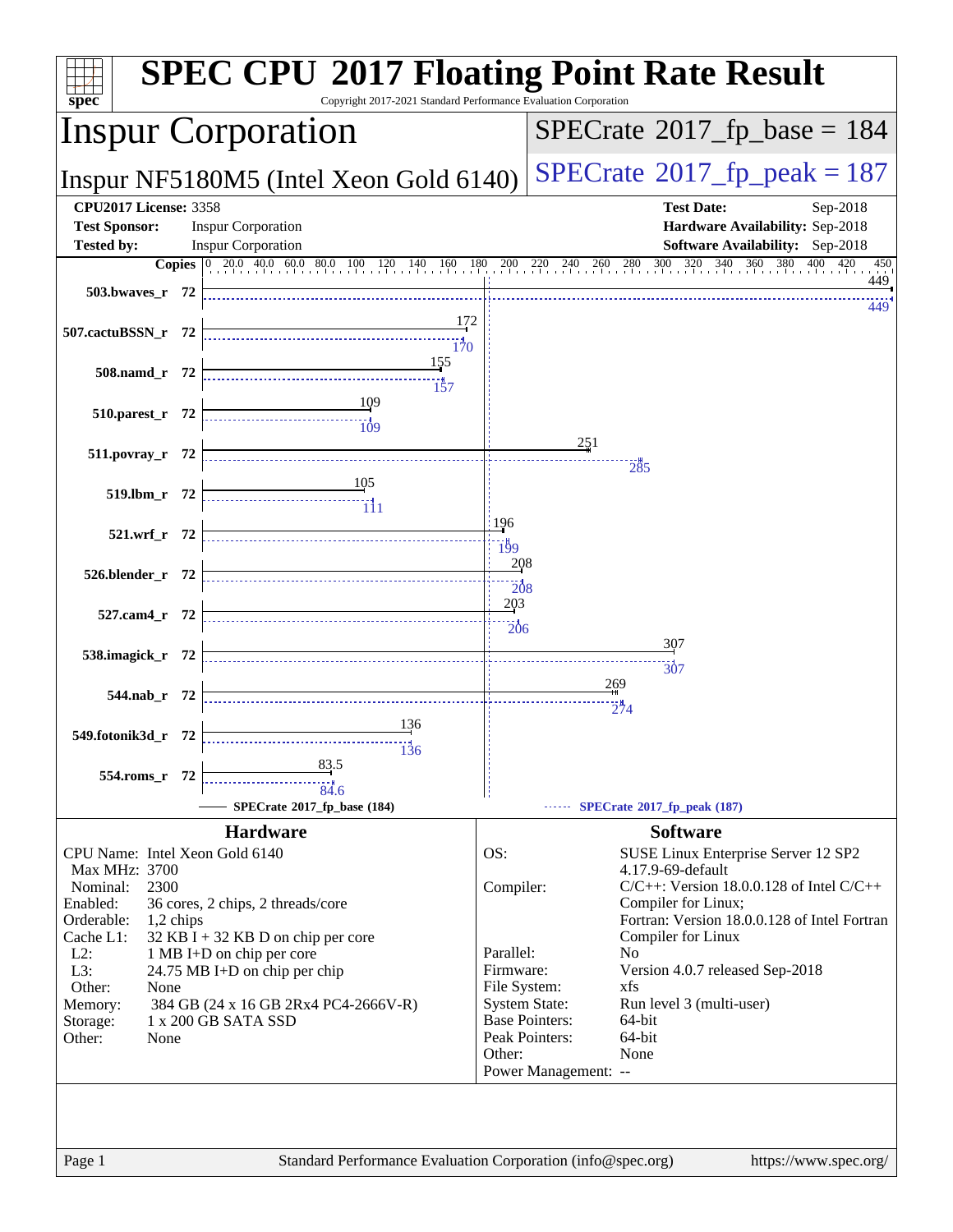| <b>SPEC CPU®2017 Floating Point Rate Result</b><br>Copyright 2017-2021 Standard Performance Evaluation Corporation |        |                           |       |                |       |                |       |                                 |                |              |                |                                            |                                        |              |
|--------------------------------------------------------------------------------------------------------------------|--------|---------------------------|-------|----------------|-------|----------------|-------|---------------------------------|----------------|--------------|----------------|--------------------------------------------|----------------------------------------|--------------|
| spec<br><b>Inspur Corporation</b>                                                                                  |        |                           |       |                |       |                |       |                                 |                |              |                | $SPECrate$ <sup>®</sup> 2017_fp_base = 184 |                                        |              |
| $SPECTate@2017_fp\_peak = 187$<br>Inspur NF5180M5 (Intel Xeon Gold 6140)                                           |        |                           |       |                |       |                |       |                                 |                |              |                |                                            |                                        |              |
| <b>CPU2017 License: 3358</b>                                                                                       |        |                           |       |                |       |                |       | <b>Test Date:</b><br>Sep-2018   |                |              |                |                                            |                                        |              |
| <b>Test Sponsor:</b><br><b>Inspur Corporation</b>                                                                  |        |                           |       |                |       |                |       | Hardware Availability: Sep-2018 |                |              |                |                                            |                                        |              |
| <b>Tested by:</b>                                                                                                  |        | <b>Inspur Corporation</b> |       |                |       |                |       |                                 |                |              |                |                                            | <b>Software Availability:</b> Sep-2018 |              |
| <b>Results Table</b>                                                                                               |        |                           |       |                |       |                |       |                                 |                |              |                |                                            |                                        |              |
|                                                                                                                    |        |                           |       | <b>Base</b>    |       |                |       | Peak                            |                |              |                |                                            |                                        |              |
| <b>Benchmark</b>                                                                                                   | Copies | <b>Seconds</b>            | Ratio | <b>Seconds</b> | Ratio | <b>Seconds</b> | Ratio | <b>Copies</b>                   | <b>Seconds</b> | <b>Ratio</b> | <b>Seconds</b> | <b>Ratio</b>                               | <b>Seconds</b>                         | <b>Ratio</b> |
| 503.bwaves_r                                                                                                       | 72     | 1608                      | 449   | 1608           | 449   | 1605           | 450   | 72                              | 1608           | 449          | 1606           | 450                                        | 1607                                   | 449          |
| 507.cactuBSSN_r                                                                                                    | 72     | 530                       | 172   | 529            | 172   | 528            | 172   | 72                              | 536            | 170          | 538            | 169                                        | 537                                    | <b>170</b>   |
| 508.namd r                                                                                                         | 72     | 442                       | 155   | 439            | 156   | 441            | 155   | 72                              | 435            | 157          | 438            | 156                                        | 435                                    | 157          |
| 510.parest_r                                                                                                       | 72     | 1721                      | 109   | 1729           | 109   | 1726           | 109   | 72                              | 1729           | 109          | 1726           | <b>109</b>                                 | 1716                                   | 110          |
| 511.povray_r                                                                                                       | 72     | 672                       | 250   | 669            | 251   | 666            | 253   | 72                              | 590            | 285          | 592            | 284                                        | 587                                    | 286          |
| 519.lbm r                                                                                                          | 72     | 720                       | 105   | 720            | 105   | 720            | 105   | 72                              | 682            | 111          | 684            | 111                                        | 683                                    | <b>111</b>   |
| 521.wrf r                                                                                                          | 72     | 823                       | 196   | 822            | 196   | 825            | 196   | 72                              | 814            | 198          | 808            | 200                                        | 809                                    | <b>199</b>   |
| 526.blender r                                                                                                      | 72     | 527                       | 208   | 527            | 208   | 527            | 208   | 72                              | 526            | 208          | 526            | 209                                        | 527                                    | 208          |
| 527.cam4 r                                                                                                         | 72     | 619                       | 203   | 621            | 203   | 619            | 203   | 72                              | 612            | 206          | 611            | 206                                        | 611                                    | 206          |
| 538.imagick_r                                                                                                      | 72     | 583                       | 307   | 582            | 307   | 582            | 307   | 72                              | 582            | 308          | 582            | 307                                        | 582                                    | 307          |
| 544.nab r                                                                                                          | 72     | 450                       | 269   | 449            | 270   | 453            | 267   | 72                              | 445            | 272          | 442            | 274                                        | 443                                    | 274          |
| 549.fotonik3d r                                                                                                    | 72     | 2068                      | 136   | 2068           | 136   | 2067           | 136   | 72                              | 2067           | 136          | 2067           | 136                                        | 2068                                   | 136          |
| 554.roms_r                                                                                                         | 72     | 1370                      | 83.5  | 1373           | 83.3  | 1364           | 83.9  | 72                              | 1352           | 84.6         | 1336           | 85.6                                       | 1353                                   | 84.5         |
| $SPECrate^*2017_fp\_base =$                                                                                        |        |                           | 184   |                |       |                |       |                                 |                |              |                |                                            |                                        |              |
| $SPECrate^{\circ}2017$ fp peak =                                                                                   |        |                           | 187   |                |       |                |       |                                 |                |              |                |                                            |                                        |              |

Results appear in the [order in which they were run.](http://www.spec.org/auto/cpu2017/Docs/result-fields.html#RunOrder) Bold underlined text [indicates a median measurement.](http://www.spec.org/auto/cpu2017/Docs/result-fields.html#Median)

#### **[Submit Notes](http://www.spec.org/auto/cpu2017/Docs/result-fields.html#SubmitNotes)**

 The numactl mechanism was used to bind copies to processors. The config file option 'submit' was used to generate numactl commands to bind each copy to a specific processor. For details, please see the config file.

### **[Operating System Notes](http://www.spec.org/auto/cpu2017/Docs/result-fields.html#OperatingSystemNotes)**

 Stack size set to unlimited using "ulimit -s unlimited" The OS kernel (ver.  $4.17.9$ ) is a part of Inspurâ $\varepsilon^{ms}$ s performance boost suite which could be provide to customers who have special requirement. It all maintained and deployed by Inspur field engineer.Please see <http://en.inspur.com/en/2402530/2402532/2402644/2402655/2402659/2404075/index.html> or inquire lcsd@inspur.com for further information.

### **[General Notes](http://www.spec.org/auto/cpu2017/Docs/result-fields.html#GeneralNotes)**

Environment variables set by runcpu before the start of the run: LD\_LIBRARY\_PATH = "/home/CPU2017/lib/ia32:/home/CPU2017/lib/intel64:/home/CPU2017/je5.0.1-32:/home/CPU2017/je5.0.1-64"

 Binaries compiled on a system with 1x Intel Core i7-4790 CPU + 32GB RAM memory using Redhat Enterprise Linux 7.4 Transparent Huge Pages enabled by default Prior to runcpu invocation Filesystem page cache synced and cleared with:

**(Continued on next page)**

|        | (Continued on next page)                                    |                       |
|--------|-------------------------------------------------------------|-----------------------|
| Page 2 | Standard Performance Evaluation Corporation (info@spec.org) | https://www.spec.org/ |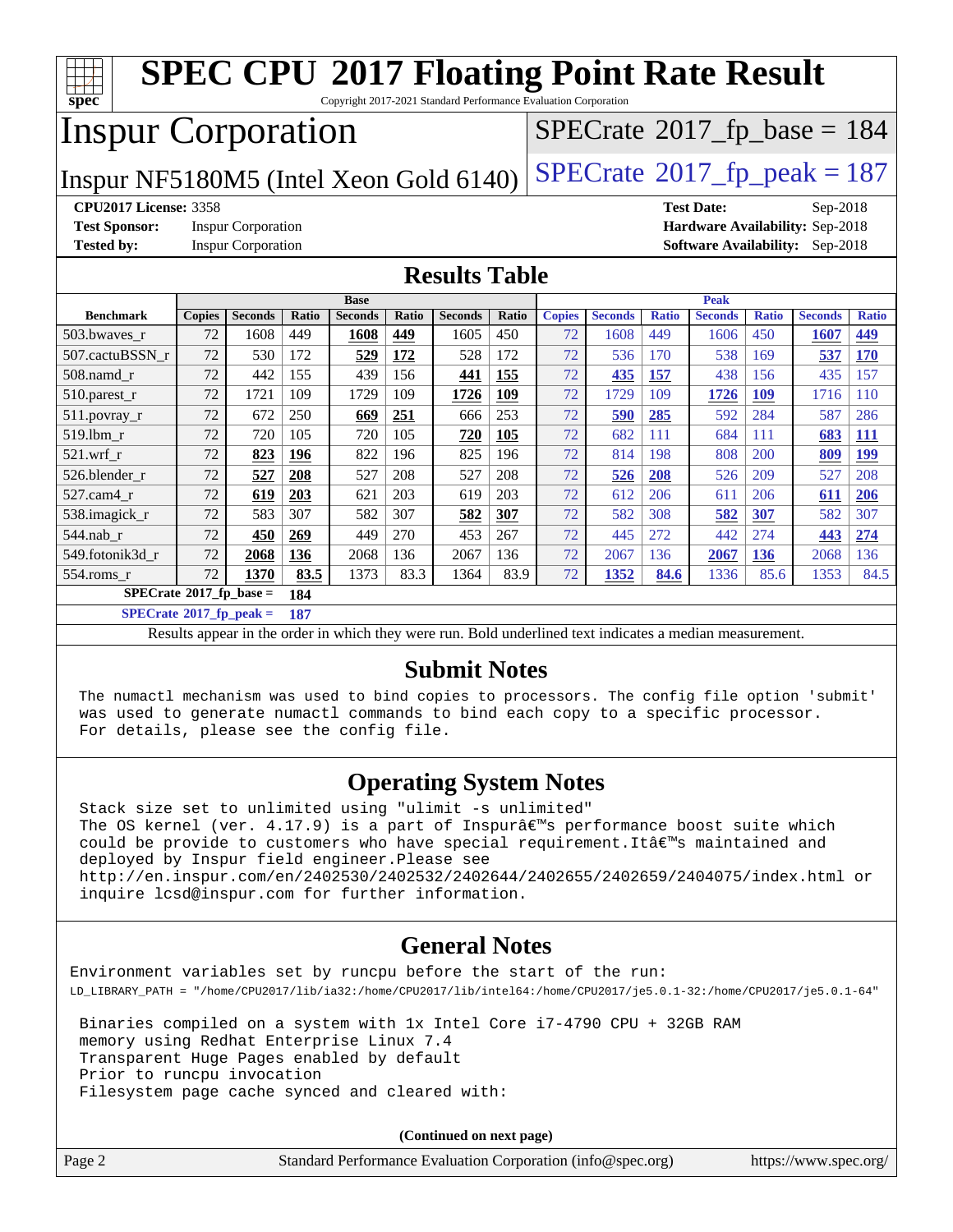| <b>SPEC CPU®2017 Floating Point Rate Result</b><br>Copyright 2017-2021 Standard Performance Evaluation Corporation<br>spec <sup>®</sup>                                                                                                                                                                                                                                                                                                                                                                                                                                                                                                                                                                                                                                                                                                                                                                                                                                                                                                        |                                                                  |  |  |  |  |
|------------------------------------------------------------------------------------------------------------------------------------------------------------------------------------------------------------------------------------------------------------------------------------------------------------------------------------------------------------------------------------------------------------------------------------------------------------------------------------------------------------------------------------------------------------------------------------------------------------------------------------------------------------------------------------------------------------------------------------------------------------------------------------------------------------------------------------------------------------------------------------------------------------------------------------------------------------------------------------------------------------------------------------------------|------------------------------------------------------------------|--|--|--|--|
| <b>Inspur Corporation</b>                                                                                                                                                                                                                                                                                                                                                                                                                                                                                                                                                                                                                                                                                                                                                                                                                                                                                                                                                                                                                      | $SPECTate@2017_fp\_base = 184$                                   |  |  |  |  |
| Inspur NF5180M5 (Intel Xeon Gold 6140)                                                                                                                                                                                                                                                                                                                                                                                                                                                                                                                                                                                                                                                                                                                                                                                                                                                                                                                                                                                                         | $SPECrate@2017_fp\_peak = 187$                                   |  |  |  |  |
| <b>CPU2017 License: 3358</b><br><b>Test Sponsor:</b><br><b>Inspur Corporation</b>                                                                                                                                                                                                                                                                                                                                                                                                                                                                                                                                                                                                                                                                                                                                                                                                                                                                                                                                                              | <b>Test Date:</b><br>Sep-2018<br>Hardware Availability: Sep-2018 |  |  |  |  |
| <b>Tested by:</b><br><b>Inspur Corporation</b>                                                                                                                                                                                                                                                                                                                                                                                                                                                                                                                                                                                                                                                                                                                                                                                                                                                                                                                                                                                                 | <b>Software Availability:</b> Sep-2018                           |  |  |  |  |
| <b>General Notes (Continued)</b>                                                                                                                                                                                                                                                                                                                                                                                                                                                                                                                                                                                                                                                                                                                                                                                                                                                                                                                                                                                                               |                                                                  |  |  |  |  |
| sync $i$ echo $3$<br>/proc/sys/vm/drop_caches<br>runcpu command invoked through numactl i.e.:<br>numactl --interleave=all runcpu <etc></etc>                                                                                                                                                                                                                                                                                                                                                                                                                                                                                                                                                                                                                                                                                                                                                                                                                                                                                                   |                                                                  |  |  |  |  |
| Yes: The test sponsor attests, as of date of publication, that CVE-2017-5754 (Meltdown)<br>is mitigated in the system as tested and documented.<br>Yes: The test sponsor attests, as of date of publication, that CVE-2017-5753 (Spectre variant 1)<br>is mitigated in the system as tested and documented.<br>Yes: The test sponsor attests, as of date of publication, that CVE-2017-5715 (Spectre variant 2)<br>is mitigated in the system as tested and documented.                                                                                                                                                                                                                                                                                                                                                                                                                                                                                                                                                                        |                                                                  |  |  |  |  |
| <b>Platform Notes</b><br>BIOS and OS configuration:<br>SCALING_GOVERNOR set to Performance<br>Hardware Prefetch set to Disable<br>VT Support set to Disable<br>C1E Support set to Disable<br>IMC (Integrated memory controller) Interleaving set to 1-way<br>Sub NUMA Cluster (SNC) set to Enable<br>Sysinfo program /home/CPU2017/bin/sysinfo<br>Rev: r5797 of 2017-06-14 96c45e4568ad54c135fd618bcc091c0f<br>running on linux-iano Sat Sep 29 11:27:43 2018<br>SUT (System Under Test) info as seen by some common utilities.<br>For more information on this section, see<br>https://www.spec.org/cpu2017/Docs/config.html#sysinfo<br>From /proc/cpuinfo<br>model name : Intel(R) Xeon(R) Gold 6140 CPU @ 2.30GHz<br>"physical id"s (chips)<br>2<br>72 "processors"<br>cores, siblings (Caution: counting these is hw and system dependent. The following<br>excerpts from /proc/cpuinfo might not be reliable. Use with caution.)<br>cpu cores $: 18$<br>siblings : 36<br>physical 0: cores 0 1 2 3 4 8 9 10 11 16 17 18 19 20 24 25 26 27 |                                                                  |  |  |  |  |
| physical 1: cores 0 1 2 3 4 8 9 10 11 16 17 18 19 20 24 25 26 27<br>From 1scpu:<br>Architecture:<br>x86_64<br>$CPU$ op-mode(s):<br>32-bit, 64-bit<br>Byte Order:<br>Little Endian<br>CPU(s):<br>72<br>On-line $CPU(s)$ list:<br>$0 - 71$                                                                                                                                                                                                                                                                                                                                                                                                                                                                                                                                                                                                                                                                                                                                                                                                       |                                                                  |  |  |  |  |
| (Continued on next page)                                                                                                                                                                                                                                                                                                                                                                                                                                                                                                                                                                                                                                                                                                                                                                                                                                                                                                                                                                                                                       |                                                                  |  |  |  |  |
| Page 3<br>Standard Performance Evaluation Corporation (info@spec.org)                                                                                                                                                                                                                                                                                                                                                                                                                                                                                                                                                                                                                                                                                                                                                                                                                                                                                                                                                                          | https://www.spec.org/                                            |  |  |  |  |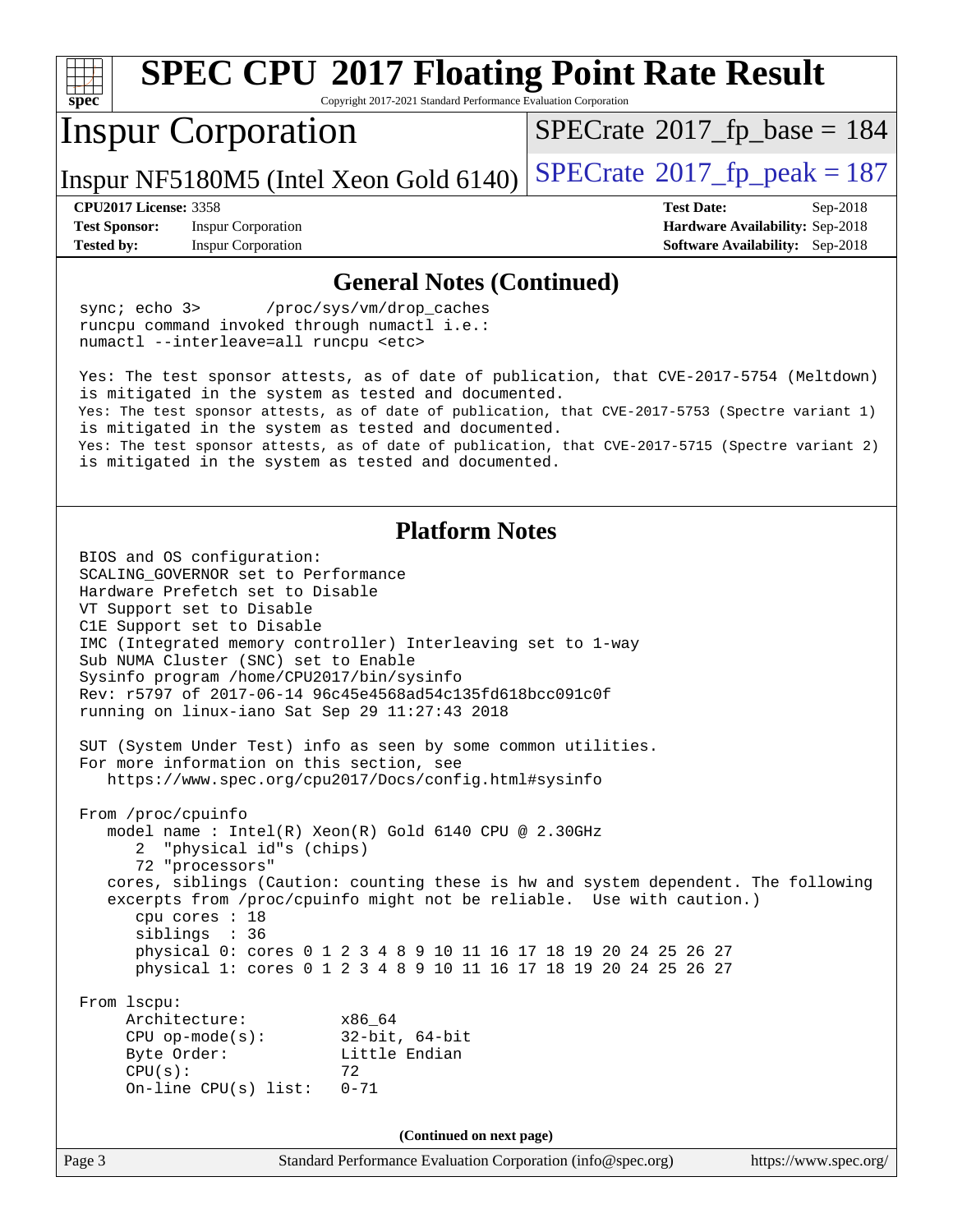#### **[spec](http://www.spec.org/) [SPEC CPU](http://www.spec.org/auto/cpu2017/Docs/result-fields.html#SPECCPU2017FloatingPointRateResult)[2017 Floating Point Rate Result](http://www.spec.org/auto/cpu2017/Docs/result-fields.html#SPECCPU2017FloatingPointRateResult)** Copyright 2017-2021 Standard Performance Evaluation Corporation Inspur Corporation Inspur NF5180M5 (Intel Xeon Gold 6140)  $SPECrate^{\circ}2017_f$  $SPECrate^{\circ}2017_f$  peak = 187  $SPECTate$ <sup>®</sup>[2017\\_fp\\_base =](http://www.spec.org/auto/cpu2017/Docs/result-fields.html#SPECrate2017fpbase) 184 **[CPU2017 License:](http://www.spec.org/auto/cpu2017/Docs/result-fields.html#CPU2017License)** 3358 **[Test Date:](http://www.spec.org/auto/cpu2017/Docs/result-fields.html#TestDate)** Sep-2018 **[Test Sponsor:](http://www.spec.org/auto/cpu2017/Docs/result-fields.html#TestSponsor)** Inspur Corporation **[Hardware Availability:](http://www.spec.org/auto/cpu2017/Docs/result-fields.html#HardwareAvailability)** Sep-2018 **[Tested by:](http://www.spec.org/auto/cpu2017/Docs/result-fields.html#Testedby)** Inspur Corporation **[Software Availability:](http://www.spec.org/auto/cpu2017/Docs/result-fields.html#SoftwareAvailability)** Sep-2018 **[Platform Notes \(Continued\)](http://www.spec.org/auto/cpu2017/Docs/result-fields.html#PlatformNotes)** Thread(s) per core: 2 Core(s) per socket: 18 Socket(s): 2 NUMA node(s): 4 Vendor ID: GenuineIntel CPU family: 6 Model: 85<br>Model name: 1n  $Intel(R)$  Xeon(R) Gold 6140 CPU @ 2.30GHz Stepping: 4 CPU MHz: 2999.900 CPU max MHz: 3700.0000 CPU min MHz: 1000.0000 BogoMIPS: 4600.00 Virtualization: VT-x L1d cache: 32K L1i cache: 32K L2 cache: 1024K L3 cache: 25344K NUMA node0 CPU(s): 0-2,5,6,9,10,14,15,36-38,41,42,45,46,50,51 NUMA node1 CPU(s): 3,4,7,8,11-13,16,17,39,40,43,44,47-49,52,53 NUMA node2 CPU(s): 18-20,23,24,27,28,32,33,54-56,59,60,63,64,68,69 NUMA node3 CPU(s): 21,22,25,26,29-31,34,35,57,58,61,62,65-67,70,71 Flags: fpu vme de pse tsc msr pae mce cx8 apic sep mtrr pge mca cmov pat pse36 clflush dts acpi mmx fxsr sse sse2 ss ht tm pbe syscall nx pdpe1gb rdtscp lm constant\_tsc art arch\_perfmon pebs bts rep\_good nopl xtopology nonstop\_tsc cpuid aperfmperf pni pclmulqdq dtes64 ds\_cpl vmx smx est tm2 ssse3 sdbg fma cx16 xtpr pdcm pcid dca sse4\_1 sse4\_2 x2apic movbe popcnt tsc\_deadline\_timer aes xsave avx f16c rdrand lahf\_lm abm 3dnowprefetch cpuid\_fault epb cat\_l3 cdp\_l3 invpcid\_single pti intel\_ppin ssbd mba ibrs ibpb stibp tpr\_shadow vnmi flexpriority ept vpid fsgsbase tsc\_adjust bmi1 hle avx2 smep bmi2 erms invpcid rtm cqm mpx rdt\_a avx512f avx512dq rdseed adx smap clflushopt clwb intel\_pt avx512cd avx512bw avx512vl xsaveopt xsavec xgetbv1 xsaves cqm\_llc cqm\_occup\_llc cqm\_mbm\_total cqm\_mbm\_local dtherm ida arat pln pts hwp hwp\_act\_window hwp\_epp hwp\_pkg\_req pku ospke /proc/cpuinfo cache data cache size : 25344 KB From numactl --hardware WARNING: a numactl 'node' might or might not correspond to a physical chip. available: 4 nodes (0-3) node 0 cpus: 0 1 2 5 6 9 10 14 15 36 37 38 41 42 45 46 50 51 node 0 size: 95245 MB node 0 free: 85554 MB node 1 cpus: 3 4 7 8 11 12 13 16 17 39 40 43 44 47 48 49 52 53 node 1 size: 96764 MB node 1 free: 88819 MB node 2 cpus: 18 19 20 23 24 27 28 32 33 54 55 56 59 60 63 64 68 69 **(Continued on next page)**

Page 4 Standard Performance Evaluation Corporation [\(info@spec.org\)](mailto:info@spec.org) <https://www.spec.org/>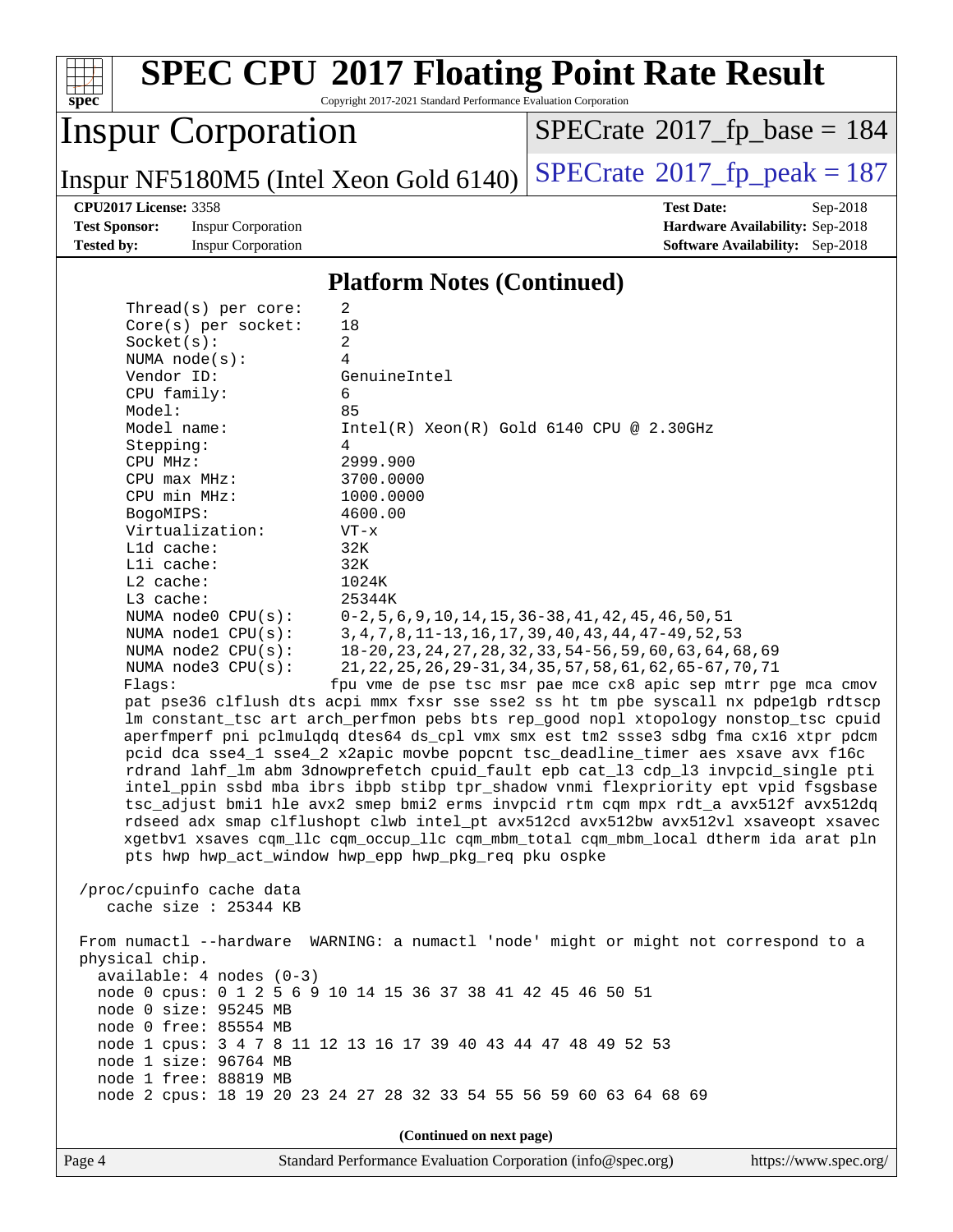| <b>SPEC CPU®2017 Floating Point Rate Result</b><br>spec<br>Copyright 2017-2021 Standard Performance Evaluation Corporation                                                                                                                                                                                                                                             |                                                                                                            |  |  |  |  |
|------------------------------------------------------------------------------------------------------------------------------------------------------------------------------------------------------------------------------------------------------------------------------------------------------------------------------------------------------------------------|------------------------------------------------------------------------------------------------------------|--|--|--|--|
| <b>Inspur Corporation</b>                                                                                                                                                                                                                                                                                                                                              | $SPECrate^{\circ}2017$ [p base = 184                                                                       |  |  |  |  |
| Inspur NF5180M5 (Intel Xeon Gold 6140)                                                                                                                                                                                                                                                                                                                                 | $SPECTate@2017_fp\_peak = 187$                                                                             |  |  |  |  |
| <b>CPU2017 License: 3358</b><br><b>Test Sponsor:</b><br><b>Inspur Corporation</b><br><b>Tested by:</b><br><b>Inspur Corporation</b>                                                                                                                                                                                                                                    | <b>Test Date:</b><br>Sep-2018<br>Hardware Availability: Sep-2018<br><b>Software Availability:</b> Sep-2018 |  |  |  |  |
|                                                                                                                                                                                                                                                                                                                                                                        |                                                                                                            |  |  |  |  |
| <b>Platform Notes (Continued)</b>                                                                                                                                                                                                                                                                                                                                      |                                                                                                            |  |  |  |  |
| node 2 size: 96764 MB<br>node 2 free: 88655 MB<br>node 3 cpus: 21 22 25 26 29 30 31 34 35 57 58 61 62 65 66 67 70 71<br>node 3 size: 96629 MB<br>node 3 free: 88614 MB<br>node distances:<br>$\overline{0}$<br>$\mathbf{1}$<br>2<br>node<br>3<br>0 :<br>10<br>11<br>21<br>21<br>1:<br>11<br>10<br>21<br>21<br>2:<br>21<br>21<br>10<br>11<br>3:<br>21<br>21<br>11<br>10 |                                                                                                            |  |  |  |  |
| From /proc/meminfo<br>MemTotal:<br>394653808 kB<br>HugePages_Total:<br>0<br>Hugepagesize:<br>2048 kB<br>/usr/bin/lsb_release -d                                                                                                                                                                                                                                        |                                                                                                            |  |  |  |  |
| SUSE Linux Enterprise Server 12 SP2<br>From /etc/*release* /etc/*version*<br>SuSE-release:<br>SUSE Linux Enterprise Server 12 (x86_64)<br>$VERSION = 12$<br>$PATCHLEVEL = 2$<br># This file is deprecated and will be removed in a future service pack or release.<br># Please check /etc/os-release for details about this release<br>os-release:<br>NAME="SLES"      |                                                                                                            |  |  |  |  |
| VERSION="12-SP2"<br>VERSION_ID="12.2"<br>PRETTY_NAME="SUSE Linux Enterprise Server 12 SP2"<br>ID="sles"<br>$ANSI$ _COLOR=" $0:32$ "<br>CPE_NAME="cpe:/o:suse:sles:12:sp2"                                                                                                                                                                                              |                                                                                                            |  |  |  |  |
| uname $-a$ :<br>Linux linux-iano 4.17.9-69-default #2 SMP Thu Sep 27 13:50:38 EDT 2018 x86_64 x86_64<br>x86_64 GNU/Linux                                                                                                                                                                                                                                               |                                                                                                            |  |  |  |  |
| run-level 3 Sep 29 11:25 last=5                                                                                                                                                                                                                                                                                                                                        |                                                                                                            |  |  |  |  |
| SPEC is set to: /home/CPU2017<br>Type Size Used Avail Use% Mounted on<br>Filesystem<br>/dev/sda4<br>145G<br>73G<br>72G 51% / home<br>xfs                                                                                                                                                                                                                               |                                                                                                            |  |  |  |  |
| Additional information from dmidecode follows. WARNING: Use caution when you interpret                                                                                                                                                                                                                                                                                 |                                                                                                            |  |  |  |  |
| (Continued on next page)                                                                                                                                                                                                                                                                                                                                               |                                                                                                            |  |  |  |  |
| Standard Performance Evaluation Corporation (info@spec.org)<br>Page 5                                                                                                                                                                                                                                                                                                  | https://www.spec.org/                                                                                      |  |  |  |  |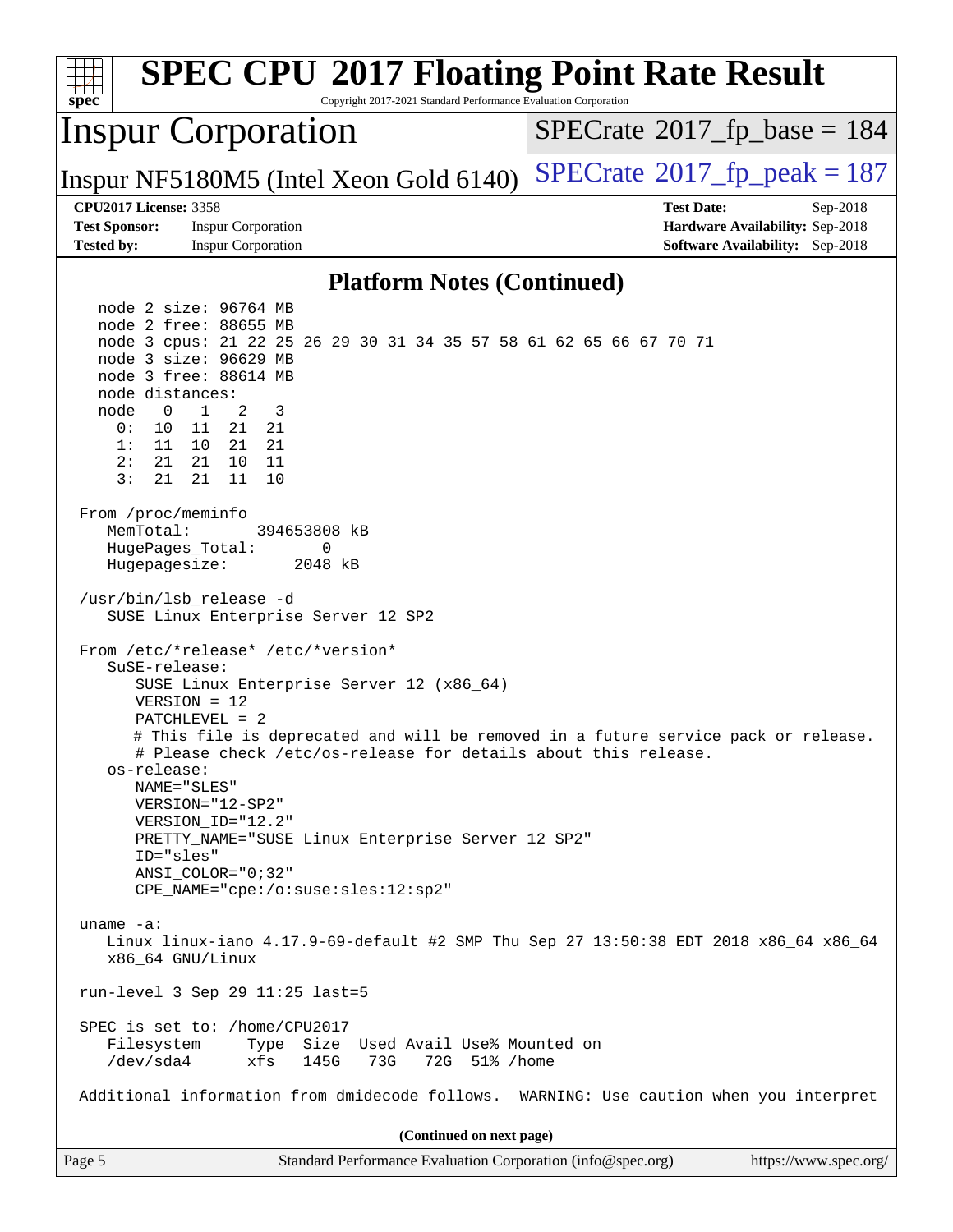

# **[SPEC CPU](http://www.spec.org/auto/cpu2017/Docs/result-fields.html#SPECCPU2017FloatingPointRateResult)[2017 Floating Point Rate Result](http://www.spec.org/auto/cpu2017/Docs/result-fields.html#SPECCPU2017FloatingPointRateResult)**

Copyright 2017-2021 Standard Performance Evaluation Corporation

### Inspur Corporation

 $SPECrate$ <sup>®</sup>[2017\\_fp\\_base =](http://www.spec.org/auto/cpu2017/Docs/result-fields.html#SPECrate2017fpbase) 184

Inspur NF5180M5 (Intel Xeon Gold 6140)  $SPECrate^{\circ}2017_f$  $SPECrate^{\circ}2017_f$  peak = 187

**[Test Sponsor:](http://www.spec.org/auto/cpu2017/Docs/result-fields.html#TestSponsor)** Inspur Corporation **[Hardware Availability:](http://www.spec.org/auto/cpu2017/Docs/result-fields.html#HardwareAvailability)** Sep-2018 **[Tested by:](http://www.spec.org/auto/cpu2017/Docs/result-fields.html#Testedby)** Inspur Corporation **[Software Availability:](http://www.spec.org/auto/cpu2017/Docs/result-fields.html#SoftwareAvailability)** Sep-2018

**[CPU2017 License:](http://www.spec.org/auto/cpu2017/Docs/result-fields.html#CPU2017License)** 3358 **[Test Date:](http://www.spec.org/auto/cpu2017/Docs/result-fields.html#TestDate)** Sep-2018

#### **[Platform Notes \(Continued\)](http://www.spec.org/auto/cpu2017/Docs/result-fields.html#PlatformNotes)**

 this section. The 'dmidecode' program reads system data which is "intended to allow hardware to be accurately determined", but the intent may not be met, as there are frequent changes to hardware, firmware, and the "DMTF SMBIOS" standard. BIOS Inspur 4.0.7 09/06/2018 Memory:

24x Micron 18ASF2G72PZ-2G6D1 16 GB 1 rank 2666

(End of data from sysinfo program)

#### **[Compiler Version Notes](http://www.spec.org/auto/cpu2017/Docs/result-fields.html#CompilerVersionNotes)**

| C                                                       | 519.1bm_r(base, peak) 538.imagick_r(base, peak)<br>$544.nab_r(base, peak)$                                                         |
|---------------------------------------------------------|------------------------------------------------------------------------------------------------------------------------------------|
| icc (ICC) 18.0.0 20170811                               | Copyright (C) 1985-2017 Intel Corporation. All rights reserved.                                                                    |
|                                                         |                                                                                                                                    |
| $C++$                                                   | 508.namd_r(base, peak) 510.parest_r(base, peak)                                                                                    |
| icpc (ICC) 18.0.0 20170811                              | Copyright (C) 1985-2017 Intel Corporation. All rights reserved.                                                                    |
|                                                         | $C++$ , C $\qquad$ 511. povray r(base, peak) 526. blender r(base, peak)                                                            |
| icpc (ICC) 18.0.0 20170811<br>icc (ICC) 18.0.0 20170811 | Copyright (C) 1985-2017 Intel Corporation. All rights reserved.<br>Copyright (C) 1985-2017 Intel Corporation. All rights reserved. |
|                                                         | $C++$ , C, Fortran   507.cactuBSSN_r(base, peak)                                                                                   |
| icpc (ICC) 18.0.0 20170811<br>icc (ICC) 18.0.0 20170811 | Copyright (C) 1985-2017 Intel Corporation. All rights reserved.                                                                    |
|                                                         | Copyright (C) 1985-2017 Intel Corporation. All rights reserved.<br>ifort (IFORT) 18.0.0 20170811                                   |

**(Continued on next page)**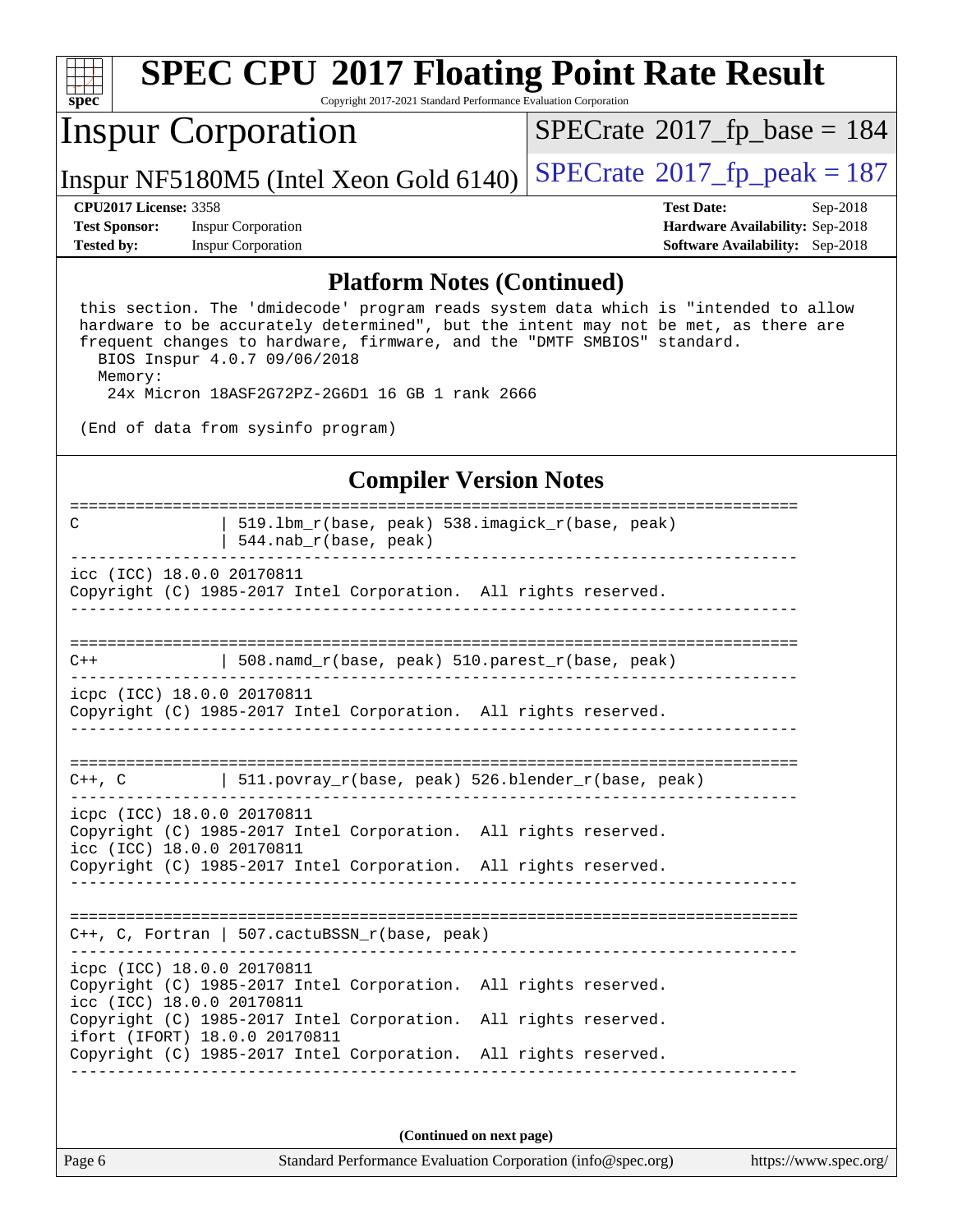| <b>Inspur Corporation</b>                                                                                                                                                                        | $SPECrate^{\circ}2017$ fp base = 184                                                                  |
|--------------------------------------------------------------------------------------------------------------------------------------------------------------------------------------------------|-------------------------------------------------------------------------------------------------------|
| Inspur NF5180M5 (Intel Xeon Gold 6140)                                                                                                                                                           | $SPECrate^{\circ}2017$ _fp_peak = 187                                                                 |
| <b>CPU2017 License: 3358</b><br><b>Test Sponsor:</b><br><b>Inspur Corporation</b><br><b>Inspur Corporation</b><br><b>Tested by:</b>                                                              | <b>Test Date:</b><br>$Sep-2018$<br>Hardware Availability: Sep-2018<br>Software Availability: Sep-2018 |
| <b>Compiler Version Notes (Continued)</b>                                                                                                                                                        |                                                                                                       |
| 503.bwaves_r(base, peak) 549.fotonik3d_r(base, peak)<br>Fortran<br>554.roms_r(base, peak)                                                                                                        |                                                                                                       |
| ifort (IFORT) 18.0.0 20170811<br>Copyright (C) 1985-2017 Intel Corporation. All rights reserved.                                                                                                 |                                                                                                       |
| 521.wrf_r(base, peak) 527.cam4_r(base, peak)<br>Fortran, C                                                                                                                                       |                                                                                                       |
| ifort (IFORT) 18.0.0 20170811<br>Copyright (C) 1985-2017 Intel Corporation. All rights reserved.<br>icc (ICC) 18.0.0 20170811<br>Copyright (C) 1985-2017 Intel Corporation. All rights reserved. |                                                                                                       |
| <b>Base Compiler Invocation</b><br>C benchmarks:<br>icc                                                                                                                                          |                                                                                                       |
| C++ benchmarks:<br>icpc                                                                                                                                                                          |                                                                                                       |
| Fortran benchmarks:<br>ifort                                                                                                                                                                     |                                                                                                       |
| Benchmarks using both Fortran and C:<br>ifort icc                                                                                                                                                |                                                                                                       |
| Benchmarks using both C and C++:<br>icpc icc                                                                                                                                                     |                                                                                                       |
| Benchmarks using Fortran, C, and C++:                                                                                                                                                            |                                                                                                       |

 507.cactuBSSN\_r: [-DSPEC\\_LP64](http://www.spec.org/cpu2017/results/res2018q4/cpu2017-20181001-08974.flags.html#suite_basePORTABILITY507_cactuBSSN_r_DSPEC_LP64) 508.namd\_r: [-DSPEC\\_LP64](http://www.spec.org/cpu2017/results/res2018q4/cpu2017-20181001-08974.flags.html#suite_basePORTABILITY508_namd_r_DSPEC_LP64) 510.parest\_r: [-DSPEC\\_LP64](http://www.spec.org/cpu2017/results/res2018q4/cpu2017-20181001-08974.flags.html#suite_basePORTABILITY510_parest_r_DSPEC_LP64)

**(Continued on next page)**

Page 7 Standard Performance Evaluation Corporation [\(info@spec.org\)](mailto:info@spec.org) <https://www.spec.org/>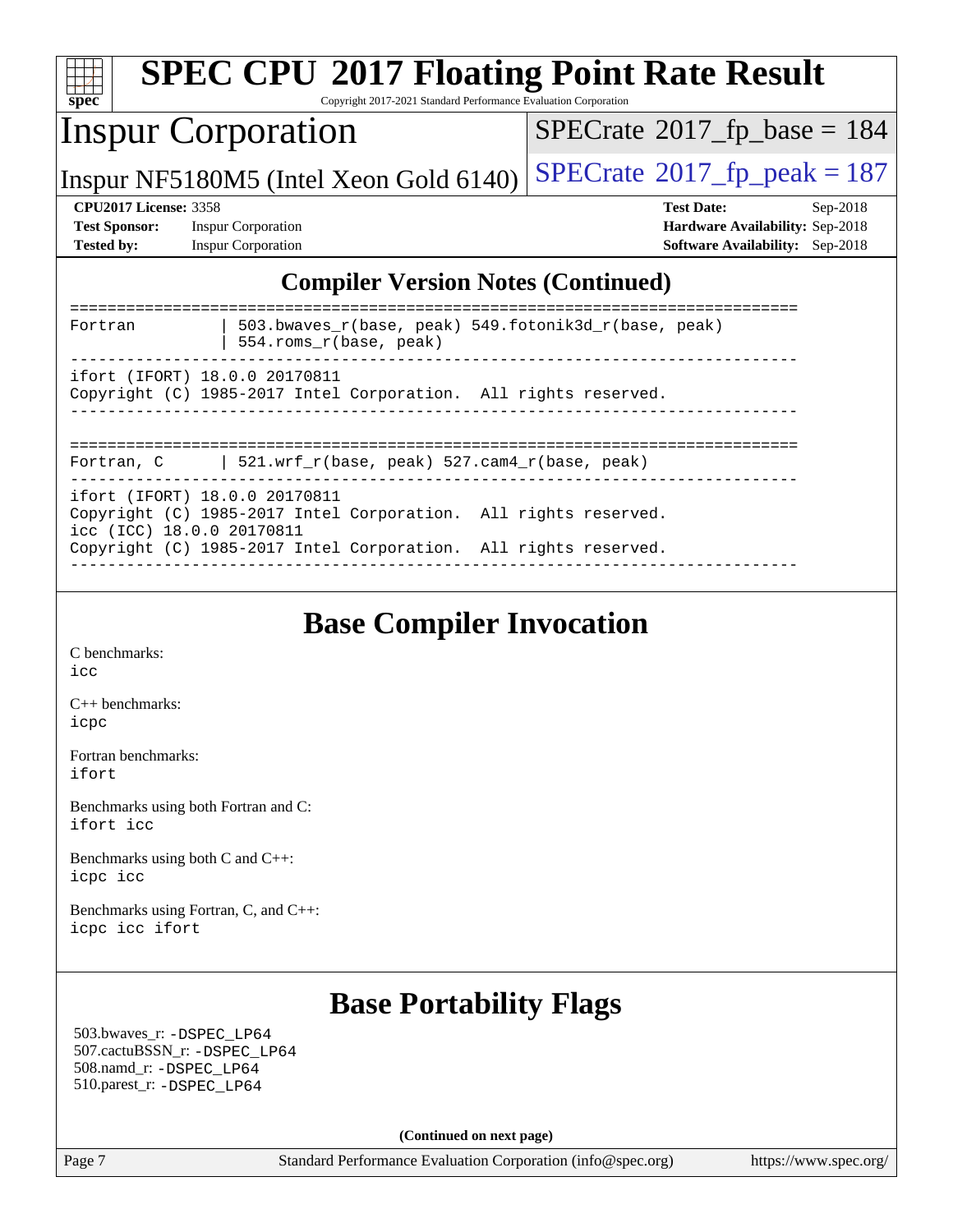

# **[SPEC CPU](http://www.spec.org/auto/cpu2017/Docs/result-fields.html#SPECCPU2017FloatingPointRateResult)[2017 Floating Point Rate Result](http://www.spec.org/auto/cpu2017/Docs/result-fields.html#SPECCPU2017FloatingPointRateResult)**

Copyright 2017-2021 Standard Performance Evaluation Corporation

### Inspur Corporation

 $SPECTate$ <sup>®</sup>[2017\\_fp\\_base =](http://www.spec.org/auto/cpu2017/Docs/result-fields.html#SPECrate2017fpbase) 184

Inspur NF5180M5 (Intel Xeon Gold 6140)  $SPECrate^{\circ}2017_f$  $SPECrate^{\circ}2017_f$  peak = 187

**[Test Sponsor:](http://www.spec.org/auto/cpu2017/Docs/result-fields.html#TestSponsor)** Inspur Corporation **[Hardware Availability:](http://www.spec.org/auto/cpu2017/Docs/result-fields.html#HardwareAvailability)** Sep-2018 **[Tested by:](http://www.spec.org/auto/cpu2017/Docs/result-fields.html#Testedby)** Inspur Corporation **[Software Availability:](http://www.spec.org/auto/cpu2017/Docs/result-fields.html#SoftwareAvailability)** Sep-2018

**[CPU2017 License:](http://www.spec.org/auto/cpu2017/Docs/result-fields.html#CPU2017License)** 3358 **[Test Date:](http://www.spec.org/auto/cpu2017/Docs/result-fields.html#TestDate)** Sep-2018

### **[Base Portability Flags \(Continued\)](http://www.spec.org/auto/cpu2017/Docs/result-fields.html#BasePortabilityFlags)**

 511.povray\_r: [-DSPEC\\_LP64](http://www.spec.org/cpu2017/results/res2018q4/cpu2017-20181001-08974.flags.html#suite_basePORTABILITY511_povray_r_DSPEC_LP64) 519.lbm\_r: [-DSPEC\\_LP64](http://www.spec.org/cpu2017/results/res2018q4/cpu2017-20181001-08974.flags.html#suite_basePORTABILITY519_lbm_r_DSPEC_LP64) 521.wrf\_r: [-DSPEC\\_LP64](http://www.spec.org/cpu2017/results/res2018q4/cpu2017-20181001-08974.flags.html#suite_basePORTABILITY521_wrf_r_DSPEC_LP64) [-DSPEC\\_CASE\\_FLAG](http://www.spec.org/cpu2017/results/res2018q4/cpu2017-20181001-08974.flags.html#b521.wrf_r_baseCPORTABILITY_DSPEC_CASE_FLAG) [-convert big\\_endian](http://www.spec.org/cpu2017/results/res2018q4/cpu2017-20181001-08974.flags.html#user_baseFPORTABILITY521_wrf_r_convert_big_endian_c3194028bc08c63ac5d04de18c48ce6d347e4e562e8892b8bdbdc0214820426deb8554edfa529a3fb25a586e65a3d812c835984020483e7e73212c4d31a38223) 526.blender\_r: [-DSPEC\\_LP64](http://www.spec.org/cpu2017/results/res2018q4/cpu2017-20181001-08974.flags.html#suite_basePORTABILITY526_blender_r_DSPEC_LP64) [-DSPEC\\_LINUX](http://www.spec.org/cpu2017/results/res2018q4/cpu2017-20181001-08974.flags.html#b526.blender_r_baseCPORTABILITY_DSPEC_LINUX) [-funsigned-char](http://www.spec.org/cpu2017/results/res2018q4/cpu2017-20181001-08974.flags.html#user_baseCPORTABILITY526_blender_r_force_uchar_40c60f00ab013830e2dd6774aeded3ff59883ba5a1fc5fc14077f794d777847726e2a5858cbc7672e36e1b067e7e5c1d9a74f7176df07886a243d7cc18edfe67) 527.cam4\_r: [-DSPEC\\_LP64](http://www.spec.org/cpu2017/results/res2018q4/cpu2017-20181001-08974.flags.html#suite_basePORTABILITY527_cam4_r_DSPEC_LP64) [-DSPEC\\_CASE\\_FLAG](http://www.spec.org/cpu2017/results/res2018q4/cpu2017-20181001-08974.flags.html#b527.cam4_r_baseCPORTABILITY_DSPEC_CASE_FLAG) 538.imagick\_r: [-DSPEC\\_LP64](http://www.spec.org/cpu2017/results/res2018q4/cpu2017-20181001-08974.flags.html#suite_basePORTABILITY538_imagick_r_DSPEC_LP64) 544.nab\_r: [-DSPEC\\_LP64](http://www.spec.org/cpu2017/results/res2018q4/cpu2017-20181001-08974.flags.html#suite_basePORTABILITY544_nab_r_DSPEC_LP64) 549.fotonik3d\_r: [-DSPEC\\_LP64](http://www.spec.org/cpu2017/results/res2018q4/cpu2017-20181001-08974.flags.html#suite_basePORTABILITY549_fotonik3d_r_DSPEC_LP64) 554.roms\_r: [-DSPEC\\_LP64](http://www.spec.org/cpu2017/results/res2018q4/cpu2017-20181001-08974.flags.html#suite_basePORTABILITY554_roms_r_DSPEC_LP64)

### **[Base Optimization Flags](http://www.spec.org/auto/cpu2017/Docs/result-fields.html#BaseOptimizationFlags)**

[C benchmarks](http://www.spec.org/auto/cpu2017/Docs/result-fields.html#Cbenchmarks): [-xCORE-AVX2](http://www.spec.org/cpu2017/results/res2018q4/cpu2017-20181001-08974.flags.html#user_CCbase_f-xCORE-AVX2) [-ipo](http://www.spec.org/cpu2017/results/res2018q4/cpu2017-20181001-08974.flags.html#user_CCbase_f-ipo) [-O3](http://www.spec.org/cpu2017/results/res2018q4/cpu2017-20181001-08974.flags.html#user_CCbase_f-O3) [-no-prec-div](http://www.spec.org/cpu2017/results/res2018q4/cpu2017-20181001-08974.flags.html#user_CCbase_f-no-prec-div) [-qopt-prefetch](http://www.spec.org/cpu2017/results/res2018q4/cpu2017-20181001-08974.flags.html#user_CCbase_f-qopt-prefetch) [-ffinite-math-only](http://www.spec.org/cpu2017/results/res2018q4/cpu2017-20181001-08974.flags.html#user_CCbase_f_finite_math_only_cb91587bd2077682c4b38af759c288ed7c732db004271a9512da14a4f8007909a5f1427ecbf1a0fb78ff2a814402c6114ac565ca162485bbcae155b5e4258871) [-qopt-mem-layout-trans=3](http://www.spec.org/cpu2017/results/res2018q4/cpu2017-20181001-08974.flags.html#user_CCbase_f-qopt-mem-layout-trans_de80db37974c74b1f0e20d883f0b675c88c3b01e9d123adea9b28688d64333345fb62bc4a798493513fdb68f60282f9a726aa07f478b2f7113531aecce732043)  $C_{++}$  benchmarks: [-xCORE-AVX2](http://www.spec.org/cpu2017/results/res2018q4/cpu2017-20181001-08974.flags.html#user_CXXbase_f-xCORE-AVX2) [-ipo](http://www.spec.org/cpu2017/results/res2018q4/cpu2017-20181001-08974.flags.html#user_CXXbase_f-ipo) [-O3](http://www.spec.org/cpu2017/results/res2018q4/cpu2017-20181001-08974.flags.html#user_CXXbase_f-O3) [-no-prec-div](http://www.spec.org/cpu2017/results/res2018q4/cpu2017-20181001-08974.flags.html#user_CXXbase_f-no-prec-div) [-qopt-prefetch](http://www.spec.org/cpu2017/results/res2018q4/cpu2017-20181001-08974.flags.html#user_CXXbase_f-qopt-prefetch) [-ffinite-math-only](http://www.spec.org/cpu2017/results/res2018q4/cpu2017-20181001-08974.flags.html#user_CXXbase_f_finite_math_only_cb91587bd2077682c4b38af759c288ed7c732db004271a9512da14a4f8007909a5f1427ecbf1a0fb78ff2a814402c6114ac565ca162485bbcae155b5e4258871) [-qopt-mem-layout-trans=3](http://www.spec.org/cpu2017/results/res2018q4/cpu2017-20181001-08974.flags.html#user_CXXbase_f-qopt-mem-layout-trans_de80db37974c74b1f0e20d883f0b675c88c3b01e9d123adea9b28688d64333345fb62bc4a798493513fdb68f60282f9a726aa07f478b2f7113531aecce732043) [Fortran benchmarks](http://www.spec.org/auto/cpu2017/Docs/result-fields.html#Fortranbenchmarks): [-xCORE-AVX2](http://www.spec.org/cpu2017/results/res2018q4/cpu2017-20181001-08974.flags.html#user_FCbase_f-xCORE-AVX2) [-ipo](http://www.spec.org/cpu2017/results/res2018q4/cpu2017-20181001-08974.flags.html#user_FCbase_f-ipo) [-O3](http://www.spec.org/cpu2017/results/res2018q4/cpu2017-20181001-08974.flags.html#user_FCbase_f-O3) [-no-prec-div](http://www.spec.org/cpu2017/results/res2018q4/cpu2017-20181001-08974.flags.html#user_FCbase_f-no-prec-div) [-qopt-prefetch](http://www.spec.org/cpu2017/results/res2018q4/cpu2017-20181001-08974.flags.html#user_FCbase_f-qopt-prefetch) [-ffinite-math-only](http://www.spec.org/cpu2017/results/res2018q4/cpu2017-20181001-08974.flags.html#user_FCbase_f_finite_math_only_cb91587bd2077682c4b38af759c288ed7c732db004271a9512da14a4f8007909a5f1427ecbf1a0fb78ff2a814402c6114ac565ca162485bbcae155b5e4258871) [-qopt-mem-layout-trans=3](http://www.spec.org/cpu2017/results/res2018q4/cpu2017-20181001-08974.flags.html#user_FCbase_f-qopt-mem-layout-trans_de80db37974c74b1f0e20d883f0b675c88c3b01e9d123adea9b28688d64333345fb62bc4a798493513fdb68f60282f9a726aa07f478b2f7113531aecce732043) [-nostandard-realloc-lhs](http://www.spec.org/cpu2017/results/res2018q4/cpu2017-20181001-08974.flags.html#user_FCbase_f_2003_std_realloc_82b4557e90729c0f113870c07e44d33d6f5a304b4f63d4c15d2d0f1fab99f5daaed73bdb9275d9ae411527f28b936061aa8b9c8f2d63842963b95c9dd6426b8a) [-align array32byte](http://www.spec.org/cpu2017/results/res2018q4/cpu2017-20181001-08974.flags.html#user_FCbase_align_array32byte_b982fe038af199962ba9a80c053b8342c548c85b40b8e86eb3cc33dee0d7986a4af373ac2d51c3f7cf710a18d62fdce2948f201cd044323541f22fc0fffc51b6) [Benchmarks using both Fortran and C](http://www.spec.org/auto/cpu2017/Docs/result-fields.html#BenchmarksusingbothFortranandC): [-xCORE-AVX2](http://www.spec.org/cpu2017/results/res2018q4/cpu2017-20181001-08974.flags.html#user_CC_FCbase_f-xCORE-AVX2) [-ipo](http://www.spec.org/cpu2017/results/res2018q4/cpu2017-20181001-08974.flags.html#user_CC_FCbase_f-ipo) [-O3](http://www.spec.org/cpu2017/results/res2018q4/cpu2017-20181001-08974.flags.html#user_CC_FCbase_f-O3) [-no-prec-div](http://www.spec.org/cpu2017/results/res2018q4/cpu2017-20181001-08974.flags.html#user_CC_FCbase_f-no-prec-div) [-qopt-prefetch](http://www.spec.org/cpu2017/results/res2018q4/cpu2017-20181001-08974.flags.html#user_CC_FCbase_f-qopt-prefetch) [-ffinite-math-only](http://www.spec.org/cpu2017/results/res2018q4/cpu2017-20181001-08974.flags.html#user_CC_FCbase_f_finite_math_only_cb91587bd2077682c4b38af759c288ed7c732db004271a9512da14a4f8007909a5f1427ecbf1a0fb78ff2a814402c6114ac565ca162485bbcae155b5e4258871) [-qopt-mem-layout-trans=3](http://www.spec.org/cpu2017/results/res2018q4/cpu2017-20181001-08974.flags.html#user_CC_FCbase_f-qopt-mem-layout-trans_de80db37974c74b1f0e20d883f0b675c88c3b01e9d123adea9b28688d64333345fb62bc4a798493513fdb68f60282f9a726aa07f478b2f7113531aecce732043) [-nostandard-realloc-lhs](http://www.spec.org/cpu2017/results/res2018q4/cpu2017-20181001-08974.flags.html#user_CC_FCbase_f_2003_std_realloc_82b4557e90729c0f113870c07e44d33d6f5a304b4f63d4c15d2d0f1fab99f5daaed73bdb9275d9ae411527f28b936061aa8b9c8f2d63842963b95c9dd6426b8a) [-align array32byte](http://www.spec.org/cpu2017/results/res2018q4/cpu2017-20181001-08974.flags.html#user_CC_FCbase_align_array32byte_b982fe038af199962ba9a80c053b8342c548c85b40b8e86eb3cc33dee0d7986a4af373ac2d51c3f7cf710a18d62fdce2948f201cd044323541f22fc0fffc51b6) [Benchmarks using both C and C++](http://www.spec.org/auto/cpu2017/Docs/result-fields.html#BenchmarksusingbothCandCXX): [-xCORE-AVX2](http://www.spec.org/cpu2017/results/res2018q4/cpu2017-20181001-08974.flags.html#user_CC_CXXbase_f-xCORE-AVX2) [-ipo](http://www.spec.org/cpu2017/results/res2018q4/cpu2017-20181001-08974.flags.html#user_CC_CXXbase_f-ipo) [-O3](http://www.spec.org/cpu2017/results/res2018q4/cpu2017-20181001-08974.flags.html#user_CC_CXXbase_f-O3) [-no-prec-div](http://www.spec.org/cpu2017/results/res2018q4/cpu2017-20181001-08974.flags.html#user_CC_CXXbase_f-no-prec-div) [-qopt-prefetch](http://www.spec.org/cpu2017/results/res2018q4/cpu2017-20181001-08974.flags.html#user_CC_CXXbase_f-qopt-prefetch) [-ffinite-math-only](http://www.spec.org/cpu2017/results/res2018q4/cpu2017-20181001-08974.flags.html#user_CC_CXXbase_f_finite_math_only_cb91587bd2077682c4b38af759c288ed7c732db004271a9512da14a4f8007909a5f1427ecbf1a0fb78ff2a814402c6114ac565ca162485bbcae155b5e4258871) [-qopt-mem-layout-trans=3](http://www.spec.org/cpu2017/results/res2018q4/cpu2017-20181001-08974.flags.html#user_CC_CXXbase_f-qopt-mem-layout-trans_de80db37974c74b1f0e20d883f0b675c88c3b01e9d123adea9b28688d64333345fb62bc4a798493513fdb68f60282f9a726aa07f478b2f7113531aecce732043) [Benchmarks using Fortran, C, and C++:](http://www.spec.org/auto/cpu2017/Docs/result-fields.html#BenchmarksusingFortranCandCXX) [-xCORE-AVX2](http://www.spec.org/cpu2017/results/res2018q4/cpu2017-20181001-08974.flags.html#user_CC_CXX_FCbase_f-xCORE-AVX2) [-ipo](http://www.spec.org/cpu2017/results/res2018q4/cpu2017-20181001-08974.flags.html#user_CC_CXX_FCbase_f-ipo) [-O3](http://www.spec.org/cpu2017/results/res2018q4/cpu2017-20181001-08974.flags.html#user_CC_CXX_FCbase_f-O3) [-no-prec-div](http://www.spec.org/cpu2017/results/res2018q4/cpu2017-20181001-08974.flags.html#user_CC_CXX_FCbase_f-no-prec-div) [-qopt-prefetch](http://www.spec.org/cpu2017/results/res2018q4/cpu2017-20181001-08974.flags.html#user_CC_CXX_FCbase_f-qopt-prefetch) [-ffinite-math-only](http://www.spec.org/cpu2017/results/res2018q4/cpu2017-20181001-08974.flags.html#user_CC_CXX_FCbase_f_finite_math_only_cb91587bd2077682c4b38af759c288ed7c732db004271a9512da14a4f8007909a5f1427ecbf1a0fb78ff2a814402c6114ac565ca162485bbcae155b5e4258871) [-qopt-mem-layout-trans=3](http://www.spec.org/cpu2017/results/res2018q4/cpu2017-20181001-08974.flags.html#user_CC_CXX_FCbase_f-qopt-mem-layout-trans_de80db37974c74b1f0e20d883f0b675c88c3b01e9d123adea9b28688d64333345fb62bc4a798493513fdb68f60282f9a726aa07f478b2f7113531aecce732043) [-nostandard-realloc-lhs](http://www.spec.org/cpu2017/results/res2018q4/cpu2017-20181001-08974.flags.html#user_CC_CXX_FCbase_f_2003_std_realloc_82b4557e90729c0f113870c07e44d33d6f5a304b4f63d4c15d2d0f1fab99f5daaed73bdb9275d9ae411527f28b936061aa8b9c8f2d63842963b95c9dd6426b8a) [-align array32byte](http://www.spec.org/cpu2017/results/res2018q4/cpu2017-20181001-08974.flags.html#user_CC_CXX_FCbase_align_array32byte_b982fe038af199962ba9a80c053b8342c548c85b40b8e86eb3cc33dee0d7986a4af373ac2d51c3f7cf710a18d62fdce2948f201cd044323541f22fc0fffc51b6)

### **[Base Other Flags](http://www.spec.org/auto/cpu2017/Docs/result-fields.html#BaseOtherFlags)**

[C benchmarks](http://www.spec.org/auto/cpu2017/Docs/result-fields.html#Cbenchmarks):  $-m64 - std= c11$  $-m64 - std= c11$ 

**(Continued on next page)**

Page 8 Standard Performance Evaluation Corporation [\(info@spec.org\)](mailto:info@spec.org) <https://www.spec.org/>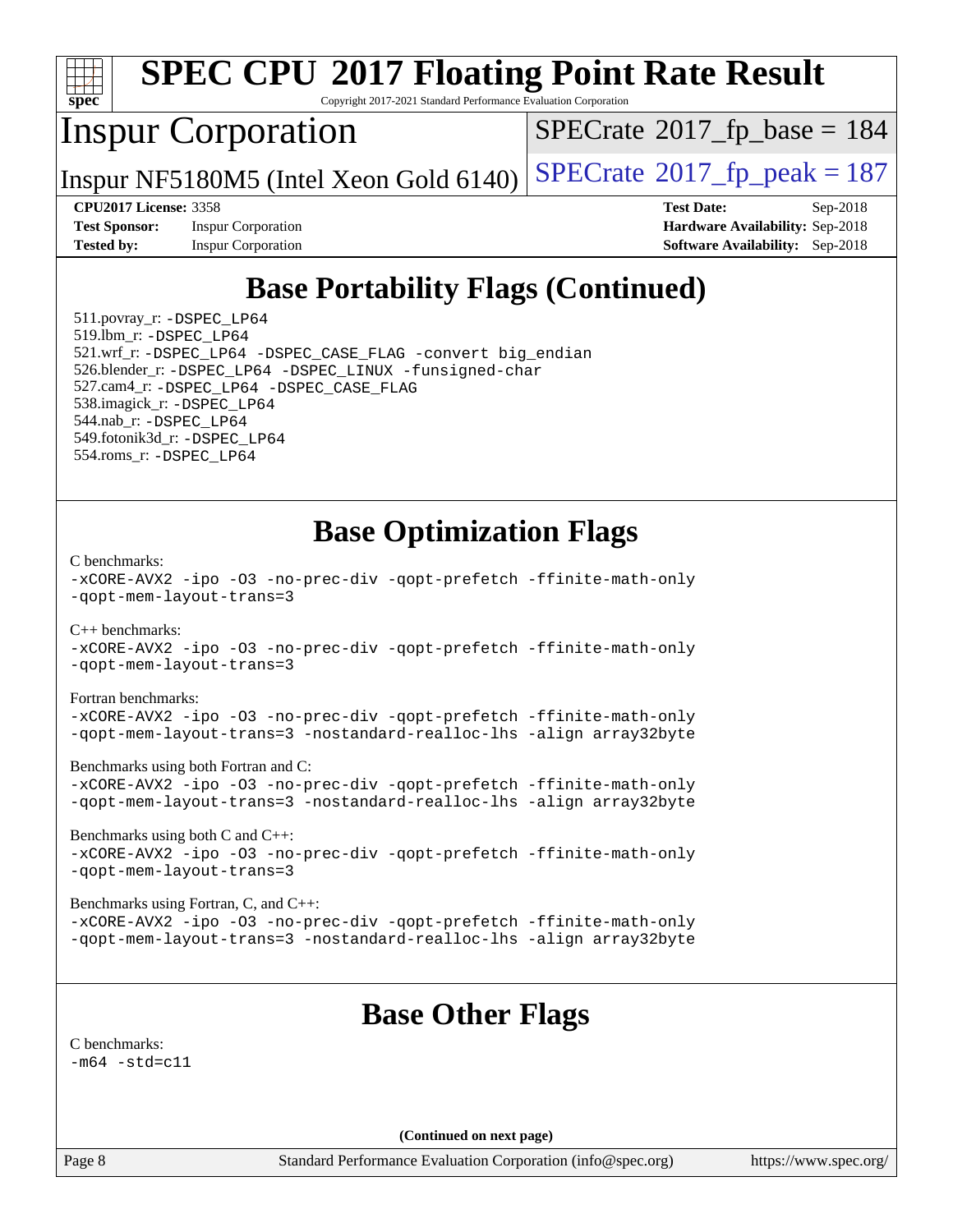| <b>SPEC CPU®2017 Floating Point Rate Result</b><br>Spec<br>Copyright 2017-2021 Standard Performance Evaluation Corporation |                                        |                                              |  |  |  |  |
|----------------------------------------------------------------------------------------------------------------------------|----------------------------------------|----------------------------------------------|--|--|--|--|
|                                                                                                                            | <b>Inspur Corporation</b>              | $SPECrate^{\circledcirc}2017_fp\_base = 184$ |  |  |  |  |
|                                                                                                                            | Inspur NF5180M5 (Intel Xeon Gold 6140) | $SPECrate^{\circledcirc}2017$ fp peak = 187  |  |  |  |  |
| <b>CPU2017 License: 3358</b>                                                                                               |                                        | <b>Test Date:</b><br>$Sep-2018$              |  |  |  |  |
| <b>Test Sponsor:</b>                                                                                                       | <b>Inspur Corporation</b>              | Hardware Availability: Sep-2018              |  |  |  |  |
| <b>Tested by:</b>                                                                                                          | <b>Inspur Corporation</b>              | Software Availability: Sep-2018              |  |  |  |  |
| $C_{++}$ benchmarks:                                                                                                       | <b>Base Other Flags (Continued)</b>    |                                              |  |  |  |  |

[-m64](http://www.spec.org/cpu2017/results/res2018q4/cpu2017-20181001-08974.flags.html#user_CXXbase_intel_intel64_18.0_af43caccfc8ded86e7699f2159af6efc7655f51387b94da716254467f3c01020a5059329e2569e4053f409e7c9202a7efc638f7a6d1ffb3f52dea4a3e31d82ab)

[Fortran benchmarks](http://www.spec.org/auto/cpu2017/Docs/result-fields.html#Fortranbenchmarks): [-m64](http://www.spec.org/cpu2017/results/res2018q4/cpu2017-20181001-08974.flags.html#user_FCbase_intel_intel64_18.0_af43caccfc8ded86e7699f2159af6efc7655f51387b94da716254467f3c01020a5059329e2569e4053f409e7c9202a7efc638f7a6d1ffb3f52dea4a3e31d82ab)

[Benchmarks using both Fortran and C](http://www.spec.org/auto/cpu2017/Docs/result-fields.html#BenchmarksusingbothFortranandC):

[-m64](http://www.spec.org/cpu2017/results/res2018q4/cpu2017-20181001-08974.flags.html#user_CC_FCbase_intel_intel64_18.0_af43caccfc8ded86e7699f2159af6efc7655f51387b94da716254467f3c01020a5059329e2569e4053f409e7c9202a7efc638f7a6d1ffb3f52dea4a3e31d82ab) [-std=c11](http://www.spec.org/cpu2017/results/res2018q4/cpu2017-20181001-08974.flags.html#user_CC_FCbase_intel_compiler_c11_mode_0e1c27790398a4642dfca32ffe6c27b5796f9c2d2676156f2e42c9c44eaad0c049b1cdb667a270c34d979996257aeb8fc440bfb01818dbc9357bd9d174cb8524)

[Benchmarks using both C and C++](http://www.spec.org/auto/cpu2017/Docs/result-fields.html#BenchmarksusingbothCandCXX): [-m64](http://www.spec.org/cpu2017/results/res2018q4/cpu2017-20181001-08974.flags.html#user_CC_CXXbase_intel_intel64_18.0_af43caccfc8ded86e7699f2159af6efc7655f51387b94da716254467f3c01020a5059329e2569e4053f409e7c9202a7efc638f7a6d1ffb3f52dea4a3e31d82ab) [-std=c11](http://www.spec.org/cpu2017/results/res2018q4/cpu2017-20181001-08974.flags.html#user_CC_CXXbase_intel_compiler_c11_mode_0e1c27790398a4642dfca32ffe6c27b5796f9c2d2676156f2e42c9c44eaad0c049b1cdb667a270c34d979996257aeb8fc440bfb01818dbc9357bd9d174cb8524)

[Benchmarks using Fortran, C, and C++:](http://www.spec.org/auto/cpu2017/Docs/result-fields.html#BenchmarksusingFortranCandCXX)  $-m64$   $-std=cl1$ 

### **[Peak Compiler Invocation](http://www.spec.org/auto/cpu2017/Docs/result-fields.html#PeakCompilerInvocation)**

[C benchmarks](http://www.spec.org/auto/cpu2017/Docs/result-fields.html#Cbenchmarks): [icc](http://www.spec.org/cpu2017/results/res2018q4/cpu2017-20181001-08974.flags.html#user_CCpeak_intel_icc_18.0_66fc1ee009f7361af1fbd72ca7dcefbb700085f36577c54f309893dd4ec40d12360134090235512931783d35fd58c0460139e722d5067c5574d8eaf2b3e37e92)

[C++ benchmarks:](http://www.spec.org/auto/cpu2017/Docs/result-fields.html#CXXbenchmarks) [icpc](http://www.spec.org/cpu2017/results/res2018q4/cpu2017-20181001-08974.flags.html#user_CXXpeak_intel_icpc_18.0_c510b6838c7f56d33e37e94d029a35b4a7bccf4766a728ee175e80a419847e808290a9b78be685c44ab727ea267ec2f070ec5dc83b407c0218cded6866a35d07)

[Fortran benchmarks](http://www.spec.org/auto/cpu2017/Docs/result-fields.html#Fortranbenchmarks): [ifort](http://www.spec.org/cpu2017/results/res2018q4/cpu2017-20181001-08974.flags.html#user_FCpeak_intel_ifort_18.0_8111460550e3ca792625aed983ce982f94888b8b503583aa7ba2b8303487b4d8a21a13e7191a45c5fd58ff318f48f9492884d4413fa793fd88dd292cad7027ca)

[Benchmarks using both Fortran and C](http://www.spec.org/auto/cpu2017/Docs/result-fields.html#BenchmarksusingbothFortranandC): [ifort](http://www.spec.org/cpu2017/results/res2018q4/cpu2017-20181001-08974.flags.html#user_CC_FCpeak_intel_ifort_18.0_8111460550e3ca792625aed983ce982f94888b8b503583aa7ba2b8303487b4d8a21a13e7191a45c5fd58ff318f48f9492884d4413fa793fd88dd292cad7027ca) [icc](http://www.spec.org/cpu2017/results/res2018q4/cpu2017-20181001-08974.flags.html#user_CC_FCpeak_intel_icc_18.0_66fc1ee009f7361af1fbd72ca7dcefbb700085f36577c54f309893dd4ec40d12360134090235512931783d35fd58c0460139e722d5067c5574d8eaf2b3e37e92)

[Benchmarks using both C and C++](http://www.spec.org/auto/cpu2017/Docs/result-fields.html#BenchmarksusingbothCandCXX): [icpc](http://www.spec.org/cpu2017/results/res2018q4/cpu2017-20181001-08974.flags.html#user_CC_CXXpeak_intel_icpc_18.0_c510b6838c7f56d33e37e94d029a35b4a7bccf4766a728ee175e80a419847e808290a9b78be685c44ab727ea267ec2f070ec5dc83b407c0218cded6866a35d07) [icc](http://www.spec.org/cpu2017/results/res2018q4/cpu2017-20181001-08974.flags.html#user_CC_CXXpeak_intel_icc_18.0_66fc1ee009f7361af1fbd72ca7dcefbb700085f36577c54f309893dd4ec40d12360134090235512931783d35fd58c0460139e722d5067c5574d8eaf2b3e37e92)

[Benchmarks using Fortran, C, and C++:](http://www.spec.org/auto/cpu2017/Docs/result-fields.html#BenchmarksusingFortranCandCXX) [icpc](http://www.spec.org/cpu2017/results/res2018q4/cpu2017-20181001-08974.flags.html#user_CC_CXX_FCpeak_intel_icpc_18.0_c510b6838c7f56d33e37e94d029a35b4a7bccf4766a728ee175e80a419847e808290a9b78be685c44ab727ea267ec2f070ec5dc83b407c0218cded6866a35d07) [icc](http://www.spec.org/cpu2017/results/res2018q4/cpu2017-20181001-08974.flags.html#user_CC_CXX_FCpeak_intel_icc_18.0_66fc1ee009f7361af1fbd72ca7dcefbb700085f36577c54f309893dd4ec40d12360134090235512931783d35fd58c0460139e722d5067c5574d8eaf2b3e37e92) [ifort](http://www.spec.org/cpu2017/results/res2018q4/cpu2017-20181001-08974.flags.html#user_CC_CXX_FCpeak_intel_ifort_18.0_8111460550e3ca792625aed983ce982f94888b8b503583aa7ba2b8303487b4d8a21a13e7191a45c5fd58ff318f48f9492884d4413fa793fd88dd292cad7027ca)

## **[Peak Portability Flags](http://www.spec.org/auto/cpu2017/Docs/result-fields.html#PeakPortabilityFlags)**

Same as Base Portability Flags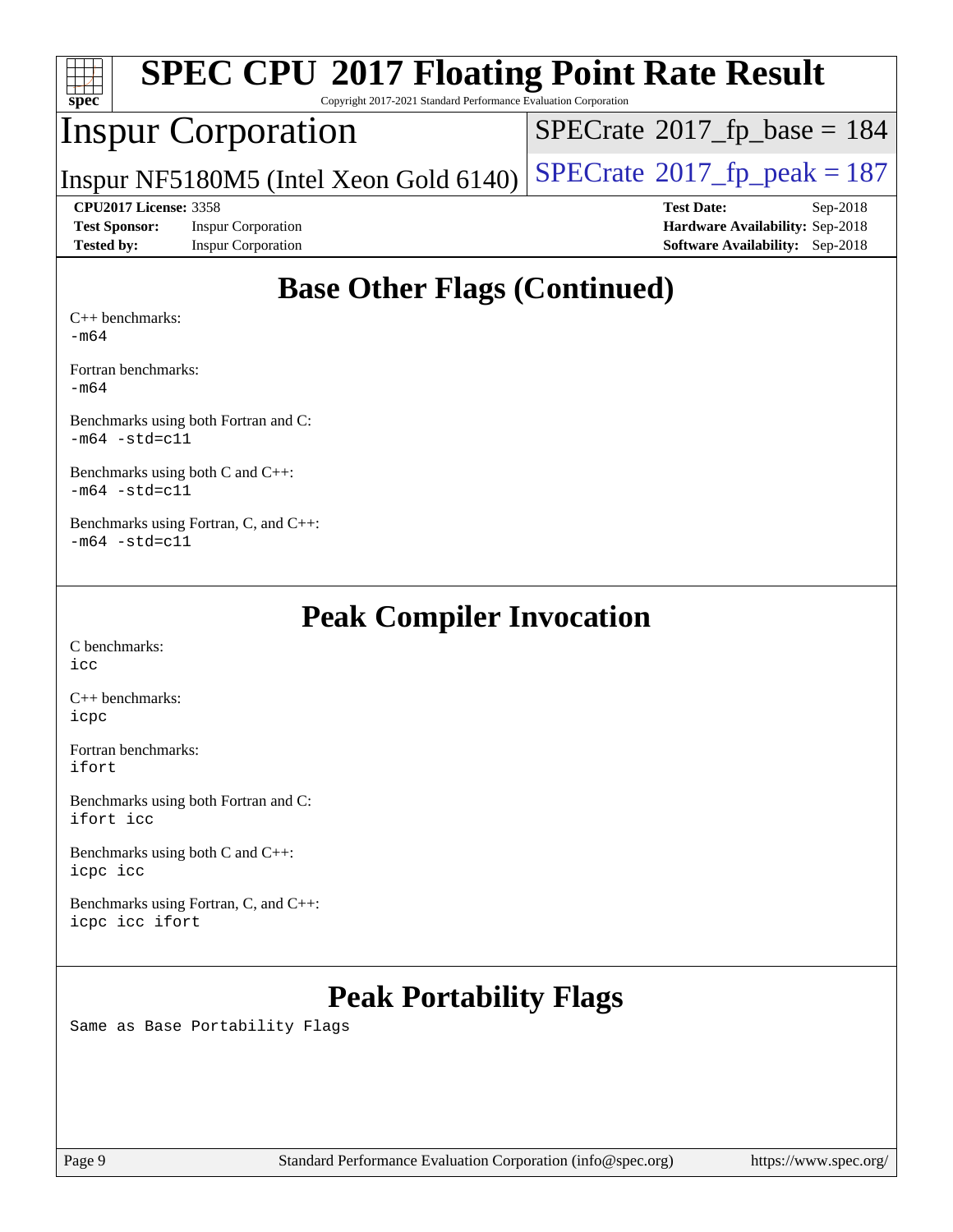| <b>SPEC CPU®2017 Floating Point Rate Result</b><br>spec<br>Copyright 2017-2021 Standard Performance Evaluation Corporation                                                                                                  |                                                                                                     |  |  |  |  |
|-----------------------------------------------------------------------------------------------------------------------------------------------------------------------------------------------------------------------------|-----------------------------------------------------------------------------------------------------|--|--|--|--|
| <b>Inspur Corporation</b>                                                                                                                                                                                                   | $SPECrate^{\circ}2017$ [p base = 184                                                                |  |  |  |  |
| Inspur NF5180M5 (Intel Xeon Gold 6140)                                                                                                                                                                                      | $SPECrate@2017_fp\_peak = 187$                                                                      |  |  |  |  |
| <b>CPU2017 License: 3358</b><br><b>Test Sponsor:</b><br><b>Inspur Corporation</b><br><b>Tested by:</b><br><b>Inspur Corporation</b>                                                                                         | <b>Test Date:</b><br>Sep-2018<br>Hardware Availability: Sep-2018<br>Software Availability: Sep-2018 |  |  |  |  |
| <b>Peak Optimization Flags</b>                                                                                                                                                                                              |                                                                                                     |  |  |  |  |
| C benchmarks:                                                                                                                                                                                                               |                                                                                                     |  |  |  |  |
| $519$ .lbm_r: -prof-gen(pass 1) -prof-use(pass 2) -ipo -xCORE-AVX2 -03<br>-no-prec-div -qopt-prefetch -ffinite-math-only<br>-qopt-mem-layout-trans=3                                                                        |                                                                                                     |  |  |  |  |
| 538.imagick_r:-xCORE-AVX2 -ipo -03 -no-prec-div -qopt-prefetch<br>-ffinite-math-only -qopt-mem-layout-trans=3                                                                                                               |                                                                                                     |  |  |  |  |
| 544.nab_r: Same as 519.1bm_r                                                                                                                                                                                                |                                                                                                     |  |  |  |  |
| $C_{++}$ benchmarks:<br>$-prof-gen(pass 1) -prof-use(pass 2) -ipo -xCORE-AVX2 -O3$<br>-no-prec-div -qopt-prefetch -ffinite-math-only<br>-qopt-mem-layout-trans=3                                                            |                                                                                                     |  |  |  |  |
| Fortran benchmarks:                                                                                                                                                                                                         |                                                                                                     |  |  |  |  |
| 503.bwaves_r:-xCORE-AVX2 -ipo -03 -no-prec-div -qopt-prefetch<br>-ffinite-math-only -qopt-mem-layout-trans=3<br>-nostandard-realloc-lhs -align array32byte                                                                  |                                                                                                     |  |  |  |  |
| 549.fotonik3d_r: Same as 503.bwaves_r                                                                                                                                                                                       |                                                                                                     |  |  |  |  |
| 554.roms_r: -prof-gen(pass 1) -prof-use(pass 2) -ipo -xCORE-AVX2 -03<br>-no-prec-div -qopt-prefetch -ffinite-math-only<br>-qopt-mem-layout-trans=3 -nostandard-realloc-lhs<br>-align array32byte                            |                                                                                                     |  |  |  |  |
| Benchmarks using both Fortran and C:<br>$-prof-gen(pass 1) -prof-use(pass 2) -ipo -xCORE-AVX2 -03$<br>-no-prec-div -qopt-prefetch -ffinite-math-only<br>-qopt-mem-layout-trans=3 -nostandard-realloc-lhs -align array32byte |                                                                                                     |  |  |  |  |
| Benchmarks using both C and C++:<br>$-prof-gen(pass 1) -prof-use(pass 2) -ipo -xCORE-AVX2 -03$<br>-no-prec-div -qopt-prefetch -ffinite-math-only<br>-qopt-mem-layout-trans=3                                                |                                                                                                     |  |  |  |  |
| Benchmarks using Fortran, C, and C++:<br>-prof-gen(pass 1) -prof-use(pass 2) -ipo -xCORE-AVX2 -03<br>-no-prec-div -qopt-prefetch -ffinite-math-only<br>-qopt-mem-layout-trans=3 -nostandard-realloc-lhs -align array32byte  |                                                                                                     |  |  |  |  |
|                                                                                                                                                                                                                             |                                                                                                     |  |  |  |  |